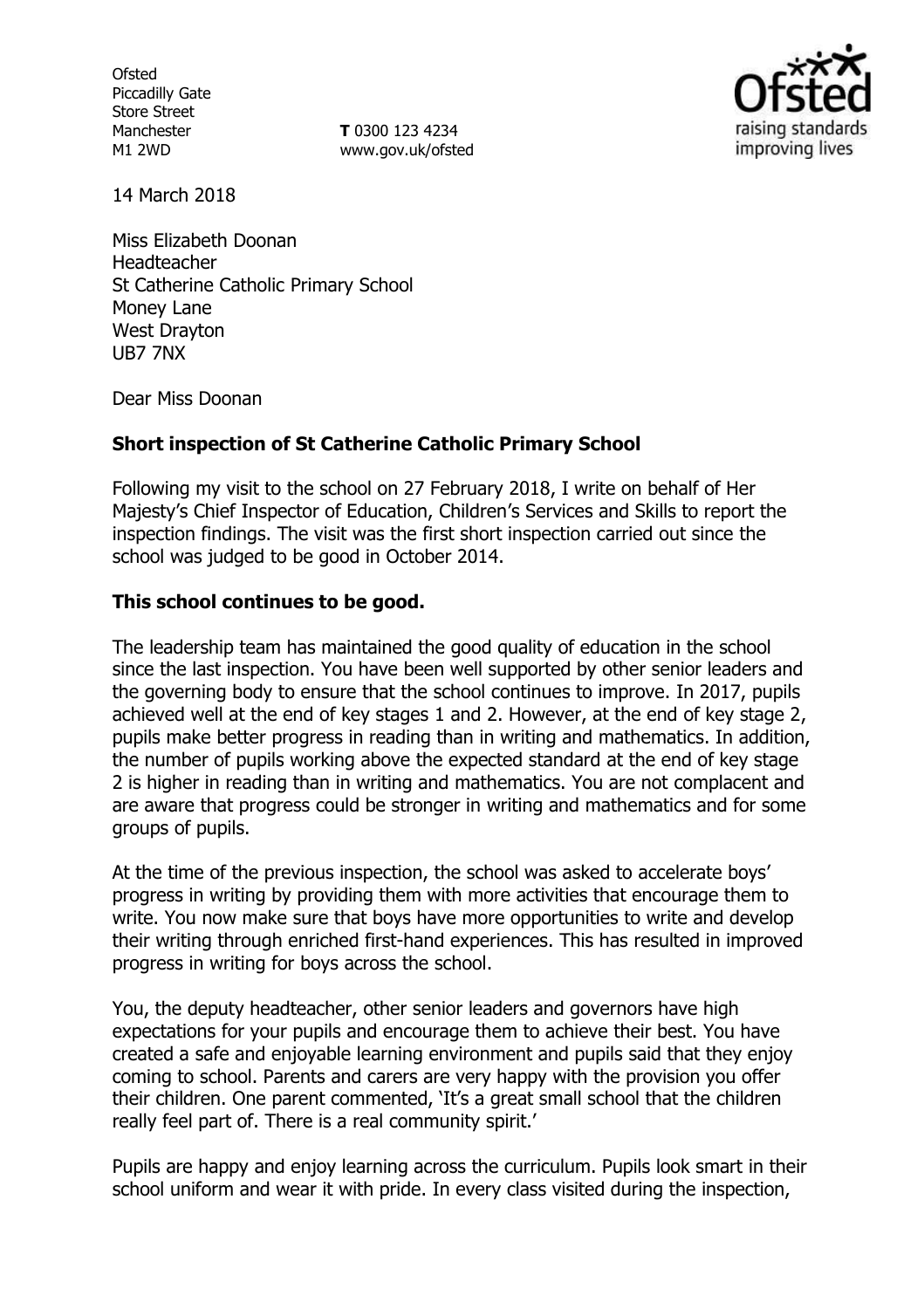

pupils were polite and willing to discuss their learning. School staff support pupils well, and relationships between pupils and adults are positive. Pupils work well together, and there is a strong sense of community across the school.

Children in Nursery and Reception get off to a good start, and teaching of early reading and writing is effective. Children make good progress during their time in Nursery and Reception. The proportion of children leaving Reception who have achieved a good level of development has improved year on year for the last three years.

# **Safeguarding is effective.**

Leaders have ensured that all safeguarding arrangements are fit for purpose. Thorough safeguarding checks are carried out when recruiting staff, governors and volunteers. The single central record of pre-recruitment checks for staff is up to date and checked regularly by school leaders and by the safeguarding governor. There has been recent investment to improve the security of the school site, and visitors are now unable to access the school site without permission.

The safeguarding policy meets current child protection requirements, and all staff understand the procedures they need to follow to keep pupils safe. Staff are kept well informed about child protection matters through regular training and updates. They share any concerns they have about pupils' safety and well-being appropriately with safeguarding leaders. When necessary, the school works effectively with parents and outside agencies to ensure that pupils are safe.

Pupils said that they feel safe in school and are confident to speak to staff about any concerns they have. They know that adults are there to help them and keep them safe. The majority of parents responded that their children feel safe at school. Pupils are taught how to keep safe and have a good awareness of the potential dangers they could face online. Pupils said that there are not any bullies at school and incidents of poor behaviour are rare. When these do occur, pupils said that they are dealt with effectively by school staff.

# **Inspection findings**

- In order to establish whether the school continues to provide a good standard of education, we agreed three key lines of enquiry to focus on during the inspection.
- While the proportion of pupils achieving the expected standard in writing at the end of key stage 2 is in line with national results, the proportion achieving greater depth is below. You had already identified improvements in writing as a key priority, so we agreed to explore the impact of leaders' actions.
- Leaders' actions to improve standards in writing are beginning to have a positive impact. One intervention aimed at engaging and motivating reluctant boys to write was very successful and has subsequently been rolled out across other classes. However, there are still too few pupils working above the standards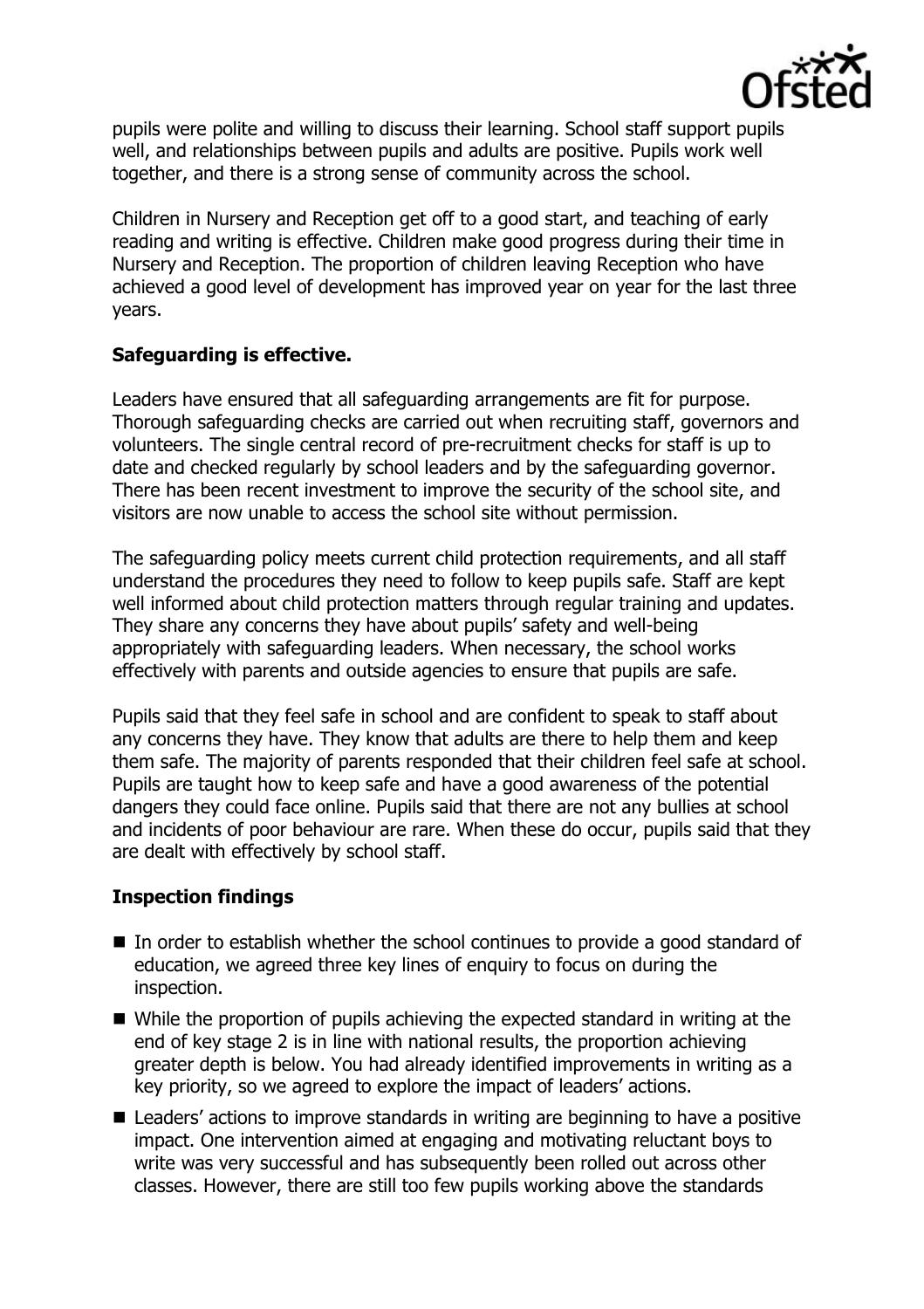

expected for their age in writing.

- $\blacksquare$  The second focus was how well pupils are achieving in mathematics. In 2017, Year 6 pupils' progress was not as good as in reading. In addition, the proportion of pupils achieving the higher standard was below average at the end of key stage 2. School leaders have identified that this a key priority. There have been a number of changes implemented to improve the quality of mathematics teaching and outcomes for pupils.
- The leadership of mathematics is strong, which has resulted in an improvement in the quality of mathematics teaching across the school. A new calculation policy has been written and implemented to ensure that there is consistency in the approach to mathematics teaching. This has been shared with parents through well-attended parent workshops and a series of video demonstrations taught by the mathematics leader. As a result, pupils' calculation skills have improved, which has helped improve their performance across the mathematics curriculum.
- The focus on problem solving and reasoning in mathematics has helped to increase the proportion of pupils working at the higher standard in mathematics. However, in some classes, there is not sufficient challenge for the most able pupils and they are not making the progress they are capable of.
- The final focus for the inspection was to explore the progress of disadvantaged pupils and the use of pupil premium funding. This is because there is a difference between how well disadvantaged pupils achieve in writing and mathematics and how all pupils achieve. In addition, the progress of disadvantaged pupils at the end of key stage 2 was lower in writing and mathematics than that of other pupils in this year group.
- School leaders have identified this as an area for improvement and are using the pupil premium grant effectively. Additional teachers have been employed to tutor disadvantaged pupils in writing and mathematics. A lunchtime homework club has been introduced for disadvantaged pupils who struggle to complete homework at home. This has helped to ensure that this group of pupils is not left behind. You track the achievement of disadvantaged pupils regularly and use assessment information to hold teachers to account in pupil progress meetings. There are plans to involve the English and mathematics leaders in these meetings. This will help to devolve leadership and allow these leaders to have a greater understanding of the achievement of disadvantaged pupils.
- These initiatives have made a positive impact to the disadvantaged pupils and, while there are still differences in the achievement of disadvantaged pupils and that of other pupils, these differences are beginning to close.

### **Next steps for the school**

Leaders and those responsible for governance should ensure that:

- teachers further develop pupils' writing skills so that a greater proportion are working at greater depth within the expected standard for writing
- $\blacksquare$  there is sufficient challenge in mathematics lessons so that pupils, particularly the most able, make the progress that they are capable of.